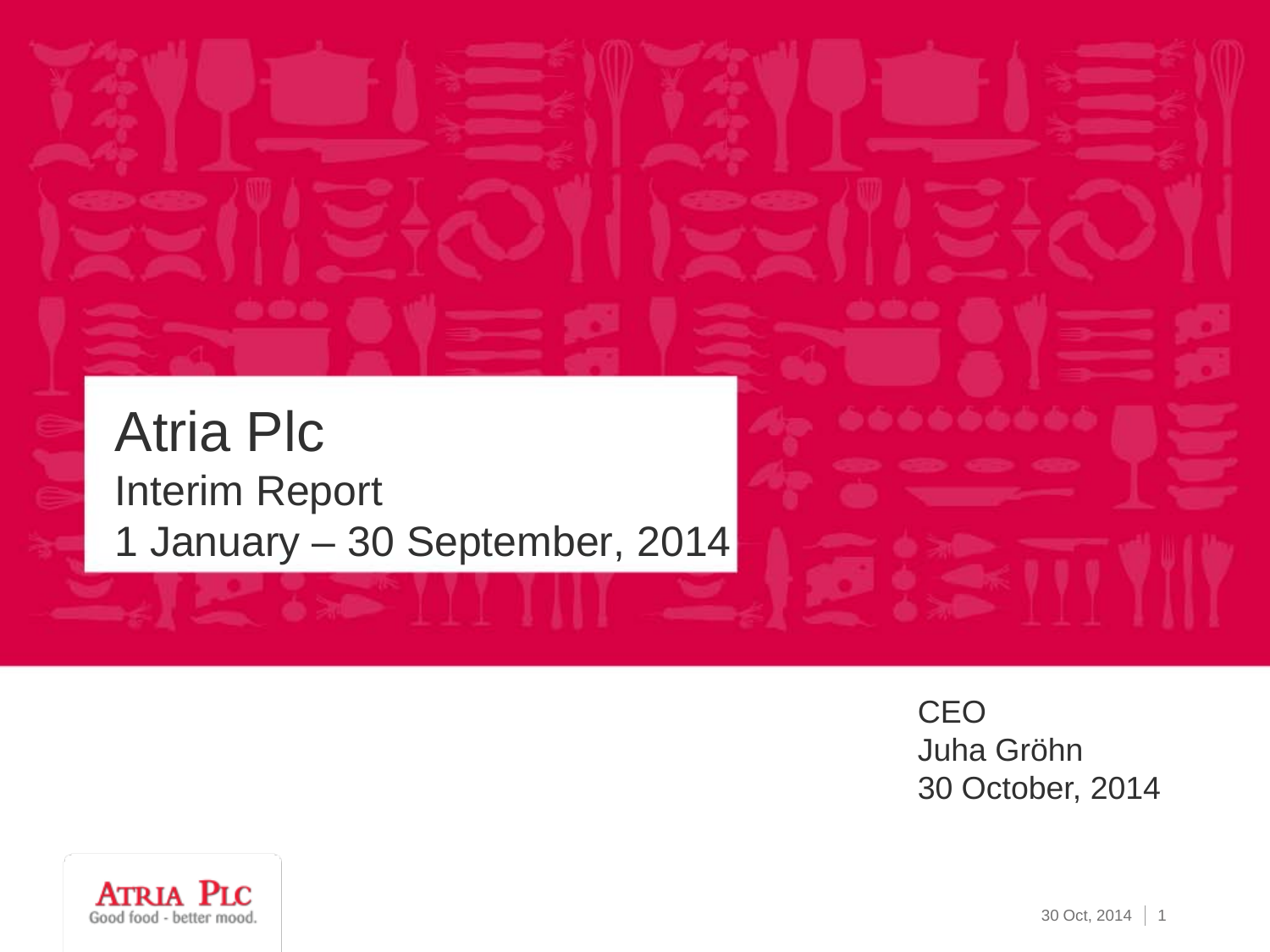# Atria Group

#### 1 January – 30 September, 2014

| <b>EUR million</b>             | Q3<br>2014 | Q <sub>3</sub><br>2013 | $Q1-Q3$<br>2014 | $Q1-Q3$<br>2013 | 2013    |
|--------------------------------|------------|------------------------|-----------------|-----------------|---------|
| Net sales                      | 364.4      | 358.4                  | 1,062.7         | 1,050.4         | 1,411.0 |
| <b>EBIT</b>                    | 16.2       | $-1.8$                 | 22.0            | 9.1             | 19.7    |
| EBIT %                         | 4.4        | $-0.5$                 | 2.1             | 0.9             | 1.4     |
| Profit before taxes            | 13.6       | $-5.0$                 | 17.7            | $-0.2$          | 6.9     |
| Earnings per share, $\epsilon$ | 0.35       | $-0.54$                | 0.45            | $-0.48$         | $-0.15$ |
| <b>Extraordinary items*</b>    | 0.6        | $-16.3$                | $-0.6$          | $-15.2$         | $-17.3$ |

\* Extraordinary items are included in the reported figures.

- **Atria Group's** third-quarter results developed positively despite difficult market conditions.
- Net sales for July–September grew by EUR 6.0 million year-on-year.
- EBIT for July–September without non-recurring items was EUR 15.6 million (EUR 14.5 million).
- Net sales for January–September grew by EUR 12.3 million year-on-year.
- EBIT for January–September without non-recurring items amounted to EUR 22.6 million (EUR 24.4 million).

**ATRIA**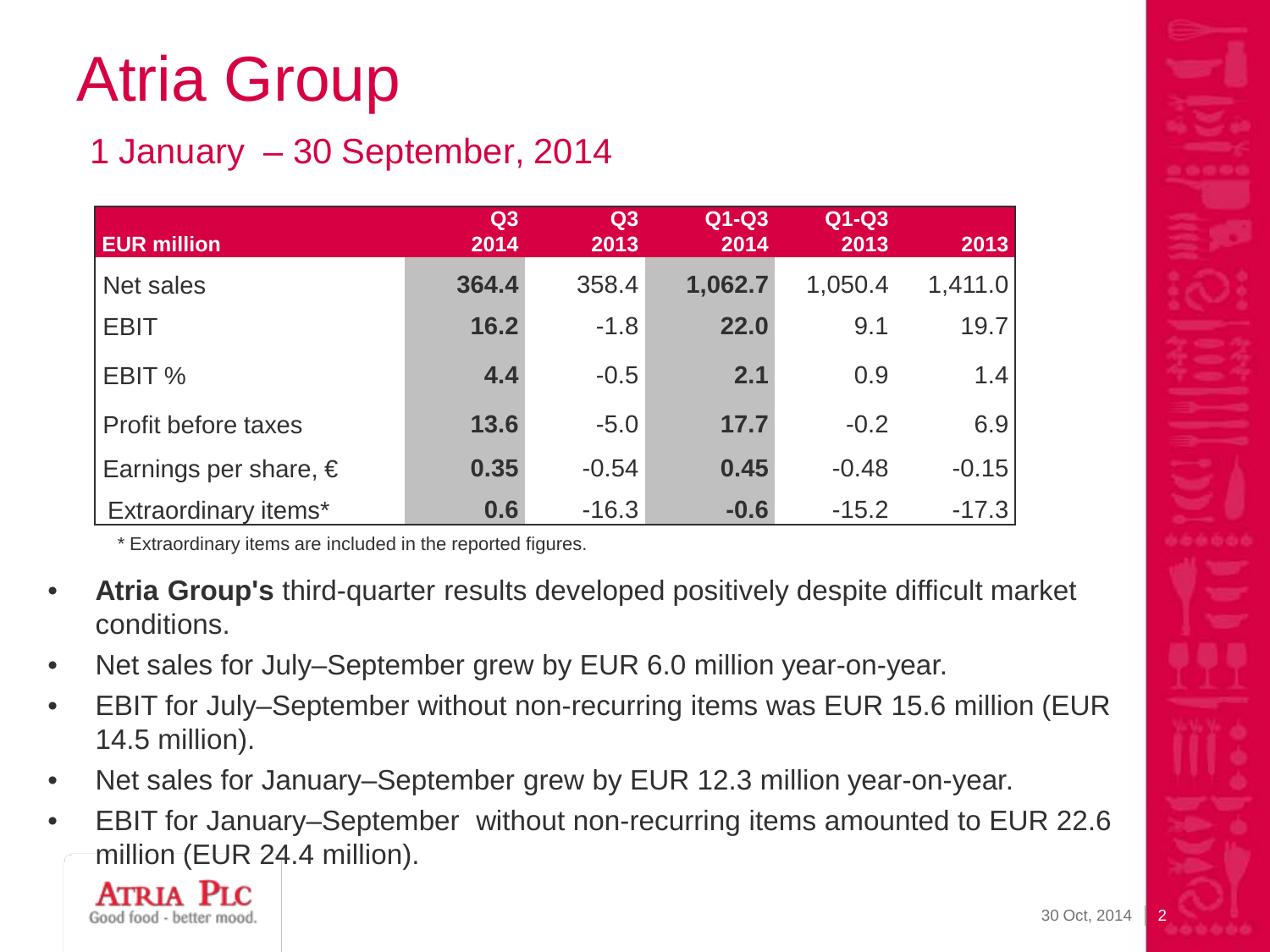# Atria Finland

#### 1 January – 30 September, 2014

| <b>EUR million</b>          | Q3<br>2014 | Q3<br>2013 | $Q1-Q3$<br>2014 | Q1-Q3<br>2013 | 2013  |
|-----------------------------|------------|------------|-----------------|---------------|-------|
| Net sales                   | 238.5      | 224.8      | 701.9           | 660.8         | 886.8 |
| <b>I EBIT</b>               | 11.8       | 9.8        | 18.0            | 23.8          | 32.9  |
| <b>EBIT</b> %               | 5.0        | 4.4        | 2.6             | 3.6           | 3.7   |
| <b>Extraordinary items*</b> | 0.6        | 0.0        | $-0.2$          | 1.1           | 1.1   |

\*Extraordinary items are included in the reported figures.

- **Atria Finland's** net sales for July–September grew by EUR 13.7 million year-on-year.
- EBIT for July–September was EUR 2.0 million higher than the EBIT for the corresponding period last year. EBIT includes a non-recurring sales profit of EUR 0.6 million for the sale of real estate company shares. EBIT was increased by improved cost-efficiency.
- The increase of the net sales for January–September was due to the consolidation of the operations acquired from Saarioinen as of the beginning of February and the launch of poultry feed sales at the beginning of the year.
- EBIT for January–September decreased by EUR 5.8 million year-on-year. EBIT includes EUR 0.8 million of non-recurring costs related to the takeover of the operations acquired from Saarioinen and EUR 0.6 million of profit from the sale of real estate company shares. EBIT for the comparative period contains EUR 1.1 million of non-recurring profit.

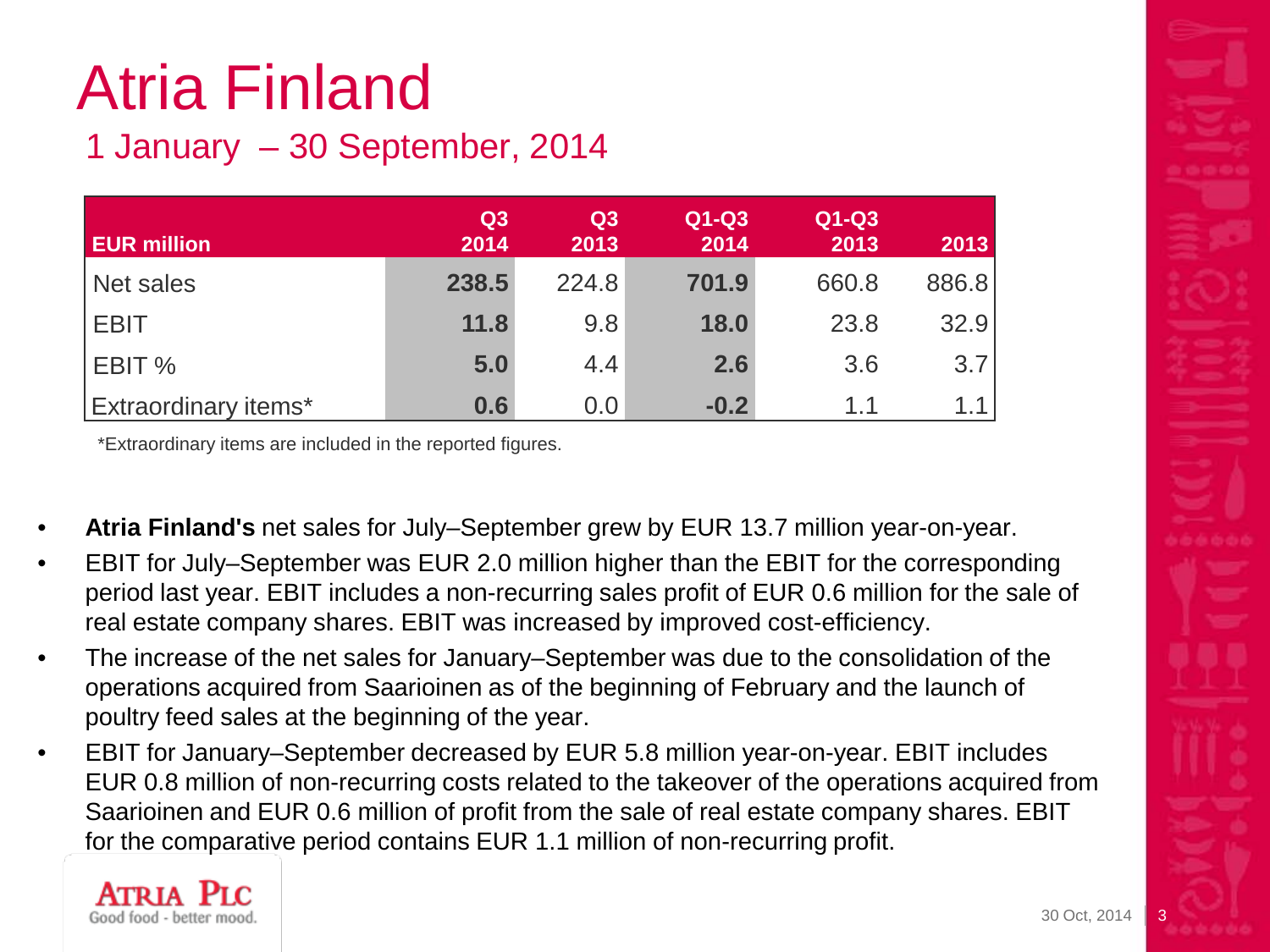# Atria Finland





- EBIT was weakened by tight price competition throughout the review period.
- The tightened competition is the result of the decline in consumers' purchasing power and the oversupply of meat in the EU meat market owing to Russia's import ban.
- Summer barbecue season sales were a success despite fierce price competition.
- Atria did well in the summer season and was the market leader in consumer-packed meat, poultry, cold cuts and cooking sausages. Atria was also a strong number two in the convenience food market.
- According to Atria's own estimate, its total market share in June–September was approximately 28 per cent.

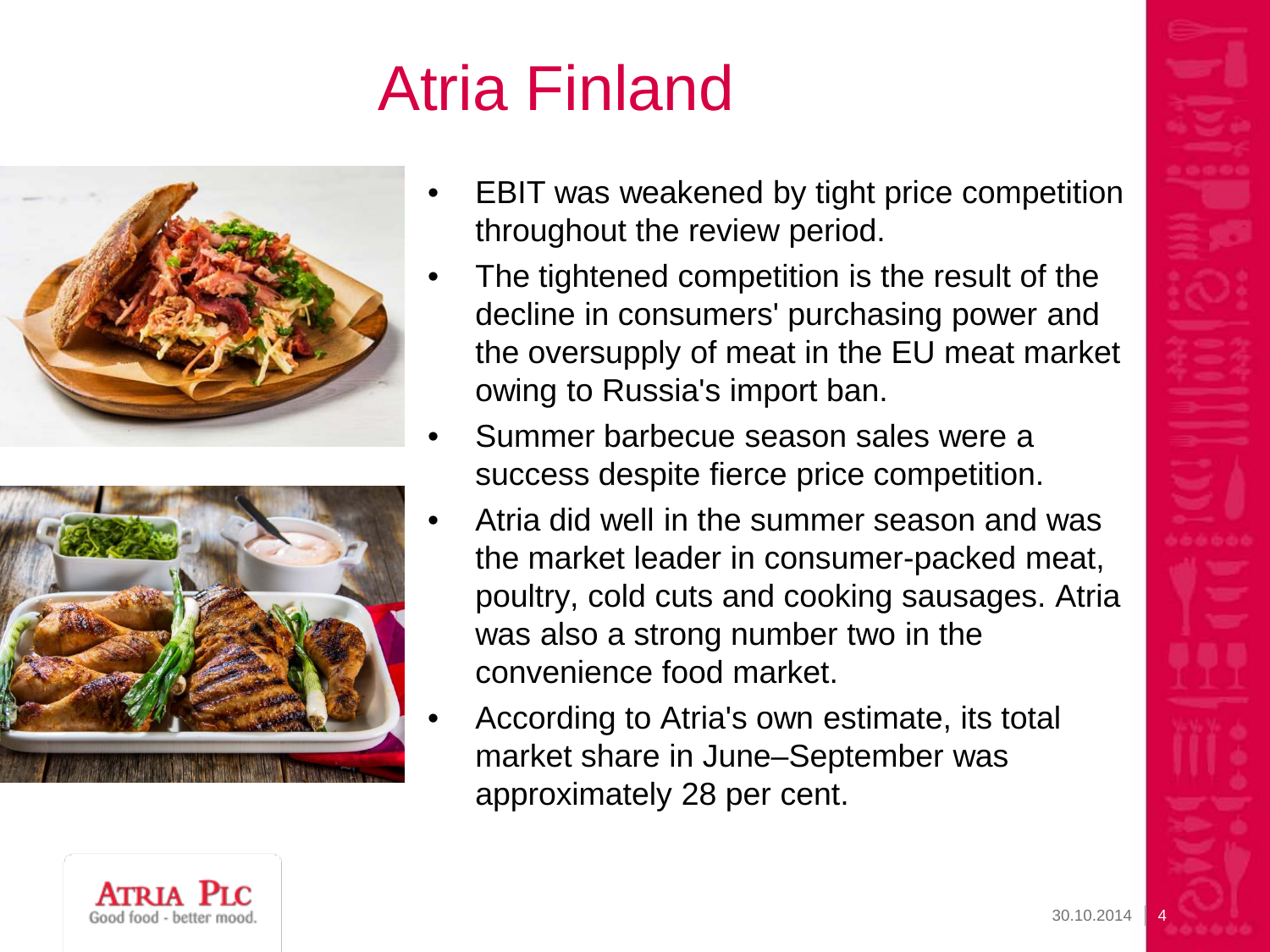# Atria Scandinavia

1 January – 30 September, 2014

| <b>EUR million</b>          | Q3<br>2014 | Q3<br>2013 | $Q1-Q3$<br>2014 | Q1-Q3<br>2013 | 2013  |
|-----------------------------|------------|------------|-----------------|---------------|-------|
| Net sales                   | 93.3       | 99.7       | 277.0           | 292.0         | 395.0 |
| <b>EBIT</b>                 | 5.9        | 4.7        | 10.2            | 6.5           | 12.2  |
| EBIT %                      | 6.3        | 4.7        | 3.7             | 2.2           | 3.1   |
| <b>Extraordinary items*</b> | 0.0        | $-0.9$     | 0.0             | $-0.9$        | -1.0  |

\*Extraordinary items are included in the reported figures.

- **Atria Scandinavia's** net sales for July–September fell by 2.0 per cent year-onyear at comparable exchange rates.
- EBIT for July–September amounted to EUR 5.9 million (EUR 4.7 million).
- At comparable exchange rates, net sales for January–September fell by 1.1 per cent year-on-year.
- This decrease was affected by the slow growth of the total market and stronger market position of private labels.
- The positive development of EBIT is due to more stable raw material prices and improved cost-efficiency.

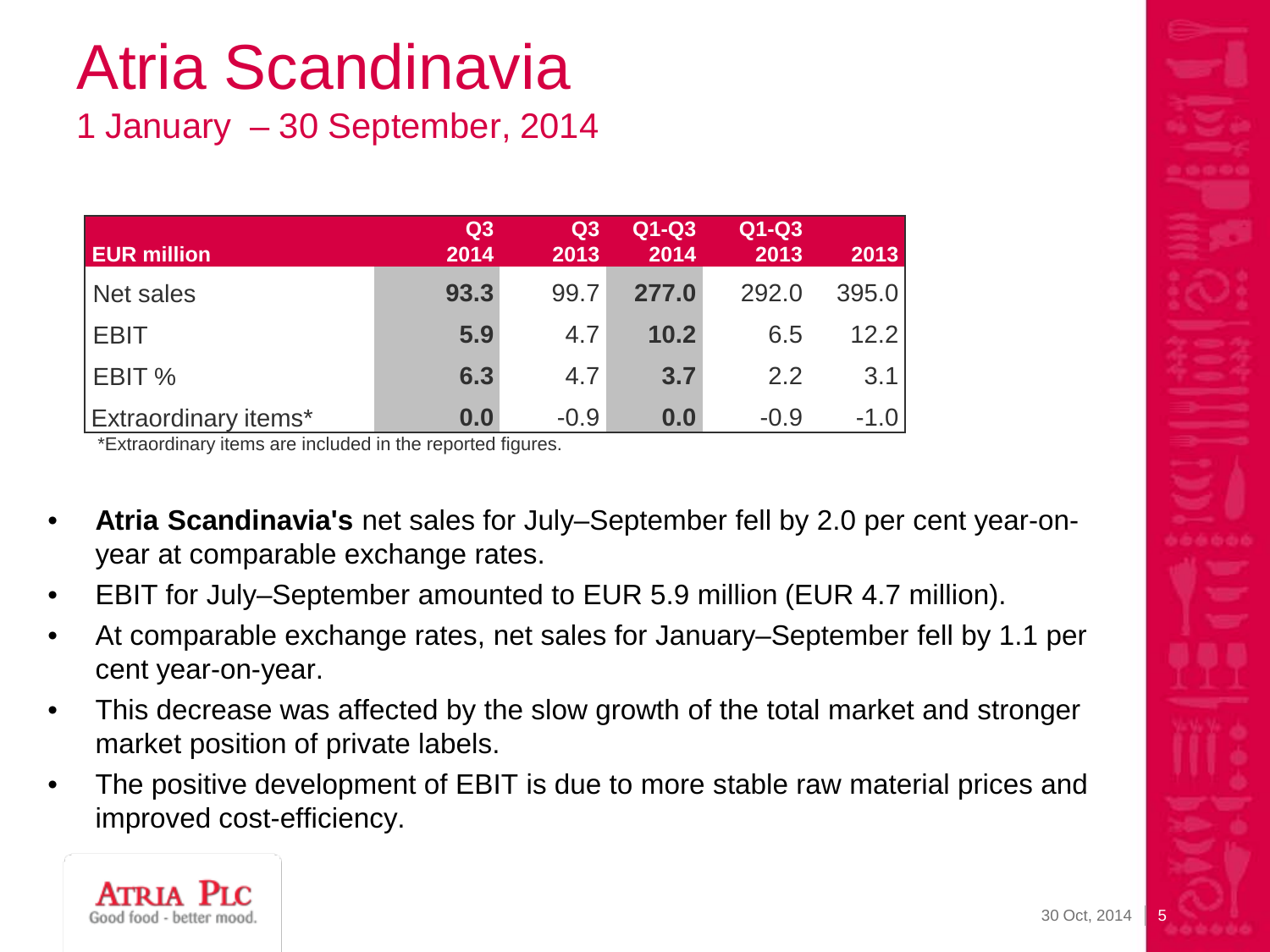



# Atria Scandinavia

- The market of the product groups represented by Atria has decreased in the Swedish retail trade from the beginning of the year. The cold cuts market has declined by 4.4 per cent and the cooking sausages market by 0.7 percent (Source: AC Nielsen).
- The share of private labels in the Swedish retail sector has continued to grow.
- During the ongoing year, Atria has made significant investments in marketing the Lithells brand.
- The international expansion of Atria Concept is progressing well: there are currently more than 4,000 Sibylla sales outlets in all.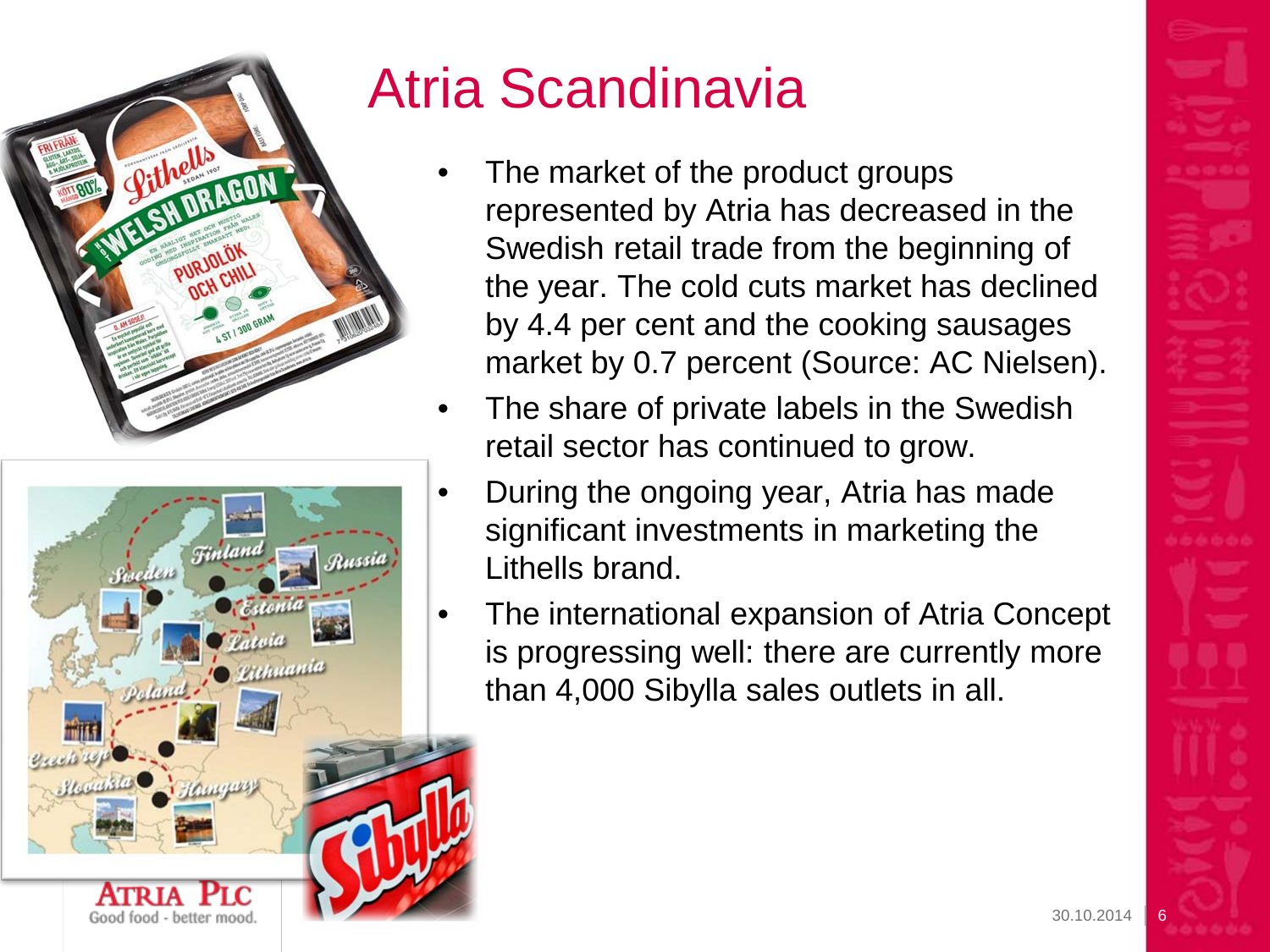# Atria Russia

#### 1 January – 30 September, 2014

| <b>EUR million</b>          | Q3<br>2014 | Q <sub>3</sub><br>2013 | $Q1-Q3$<br>2014 | $Q1-Q3$<br>2013 | 2013    |
|-----------------------------|------------|------------------------|-----------------|-----------------|---------|
| Net sales                   | 29.2       | 32.0                   | 76.5            | 90.8            | 121.5   |
| <b>EBIT</b>                 | $-1.5$     | $-16.4$                | $-4.8$          | $-19.1$         | $-21.0$ |
| <b>EBIT</b> %               | $-5.3$     | $-51.2$                | $-6.3$          | $-21.1$         | $-17.3$ |
| <b>Extraordinary items*</b> | 0.0        | $-15.4$                | 0.0             | $-15.4$         | $-17.4$ |

\*Extraordinary items are included in the reported figures.

- **Atria Russia's** net sales for July–September grew by 0.6 per cent year-on-year at a comparable exchange rate. The weak growth of comparable net sales was due to the decline in consumers' purchasing power and in retail sales, together with the discontinuation of primary production at the end of last year.
- Comparable EBIT for July–September was EUR -1,5 million (EUR -0,9 million).
- Net sales for January–September decreased by EUR 14.3 million. At a comparable exchange rate, net sales fell by EUR 2.9 million year-on-year. The reason for this decrease in comparable net sales was the discontinuation of primary production at the end of last year and the decline in consumers' purchasing power and retail sales.
- Comparable EBIT for January–September was EUR -4.8 million (EUR -3,7 million).
- Reduced EBIT was caused by the steep rise in raw material prices, which could not be fully transferred to sales prices.

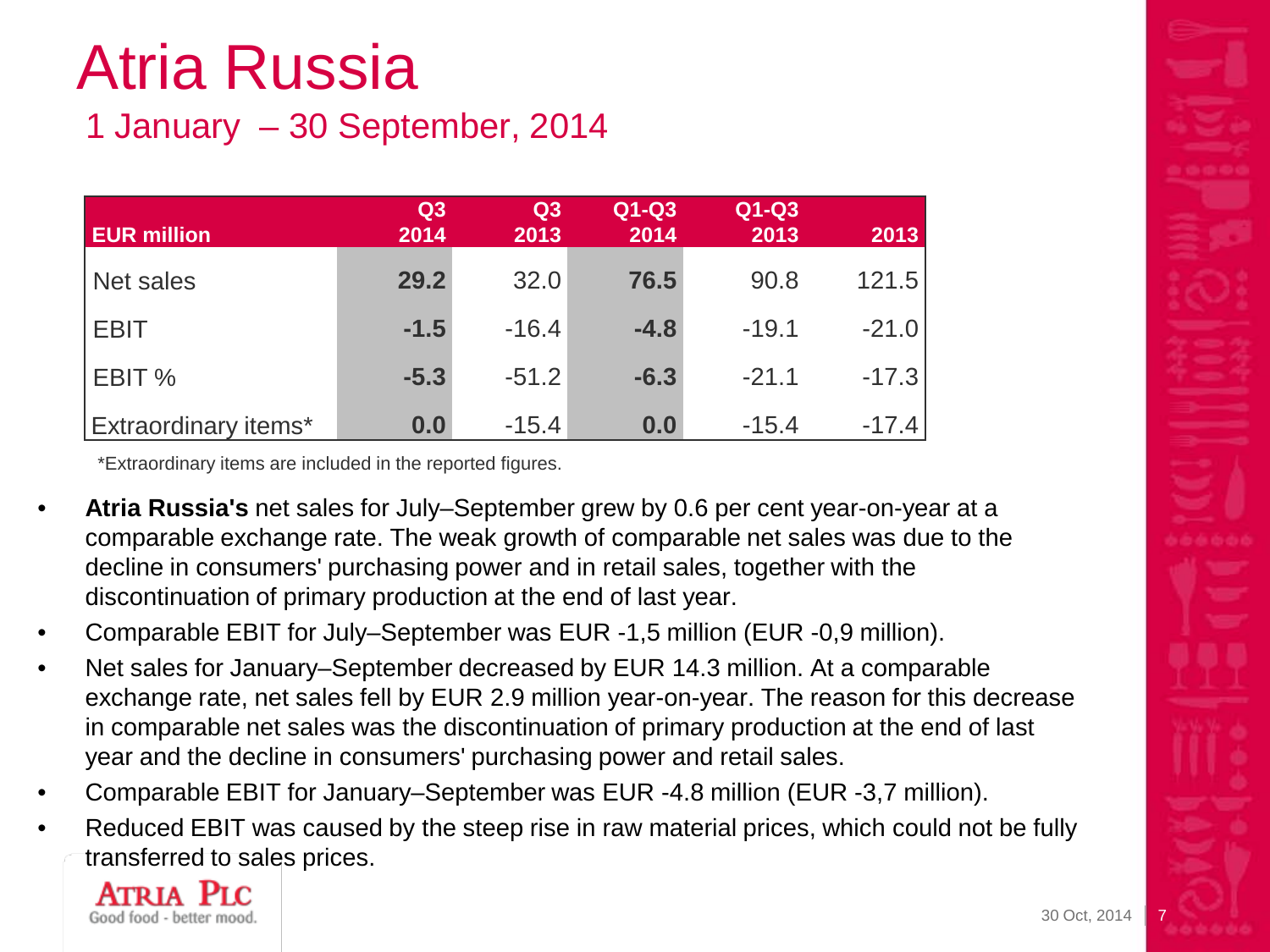# Atria Russia



EMEAT RHOOPMALINOHHO -<br>АНАЛИТИЧЕСКО

Динамика изменения средних оптовых цен на свинину и мясо птицы отечественного производства в 2013-2014 гг. (включая НДС), RUB/кг



- Russia's economy slowed down strongly in July–September (Source: The World Bank, Oct 2014).
- Retail sales and consumers' purchasing power have weakened and the market of the product groups represented by Atria has contracted.
- Atria has adapted its product range to the market situation by launching more inexpensive products.
- Russia's import ban on EU pork and the weakening of the rouble since last year have raised the price of pork in Russia by over 50 per cent from the beginning of the year (Source: Emeat). The prices of other types of meat have also taken an upward turn.

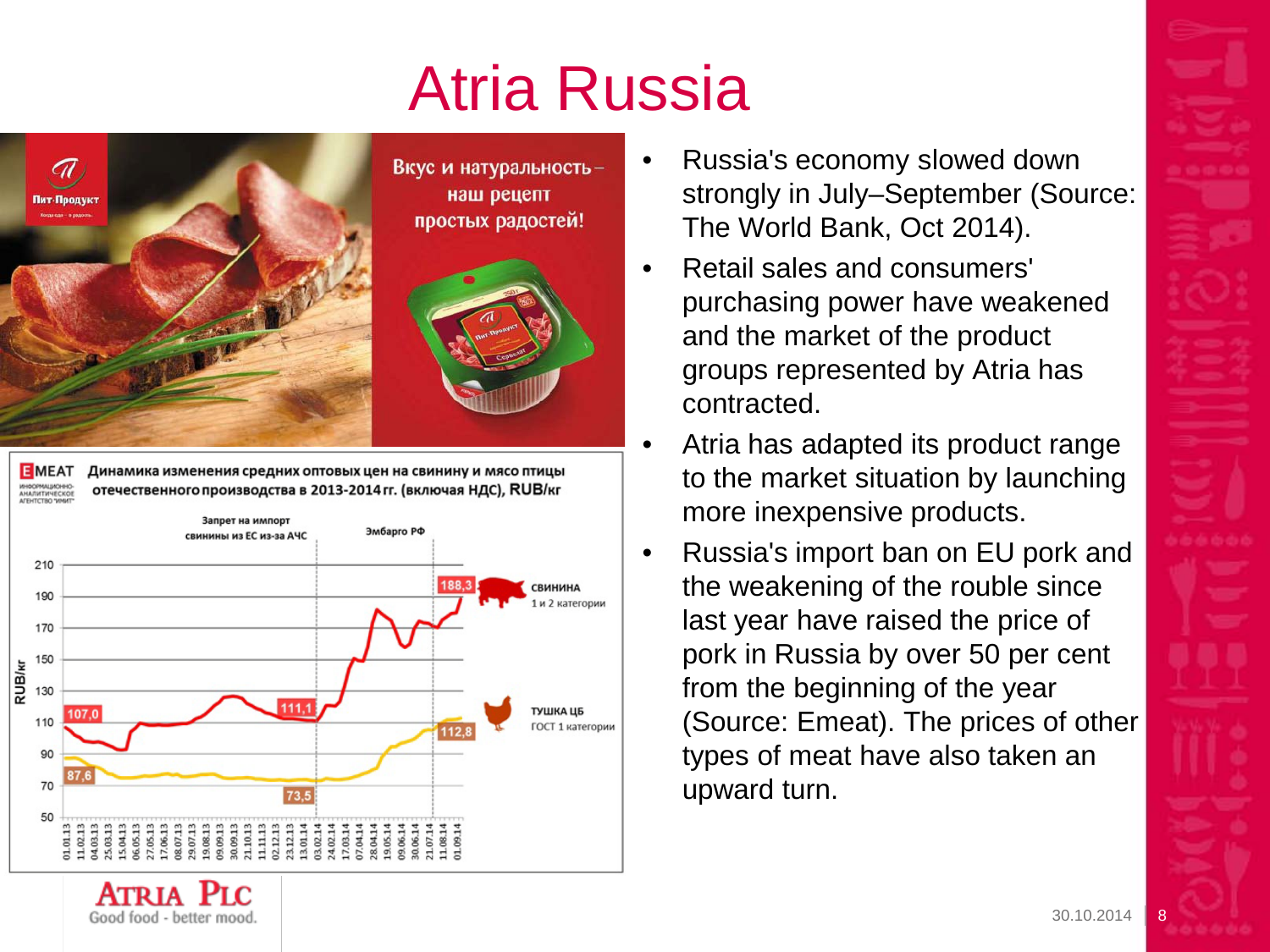# Atria Baltic

#### 1 January – 30 September, 2014

| <b>EUR million</b>          | Q <sub>3</sub><br>2014 | Q3<br>2013 | $Q1-Q3$<br>2014 | $Q1-Q3$<br>2013 | 2013 |
|-----------------------------|------------------------|------------|-----------------|-----------------|------|
| Net sales                   | 9.0                    | 8.5        | 26.0            | 25.0            | 32.9 |
| <b>EBIT</b>                 | 0.1                    | 0.3        | $-0.2$          | $-0.1$          | 0.1  |
| EBIT %                      | 1.3                    | 3.6        | $-0.6$          | $-0.2$          | 0.2  |
| <b>Extraordinary items*</b> | 0.0                    | 0.0        | $-0.4$          | 0.0             | 0.0  |

\*Extraordinary items are included in the reported figures.

- **Atria Baltic's** net sales for July–September totalled EUR 9.0 million.
- Atria's own brands sold well during the summer barbecue season.
- EBIT amounted to EUR 0.1 million (EUR 0.3 million). EBIT was weakened by tight price competition.
- Net sales for January–September totalled EUR 26.0 million. EBIT for the period was EUR -0.2 million. ). In June, Atria sold a factory located in Vilnius, Lithuania. The deal resulted in a nonrecurring sales loss of EUR 0.4 million.
- The positive performance was due to better cost-efficiency in production and the improved sales structure.
- In September, African swine fever (ASF) was detected in a wild boar in southern Estonia. No restrictions have been placed on pork trade, since production pig farms have been successfully protected from ASF.

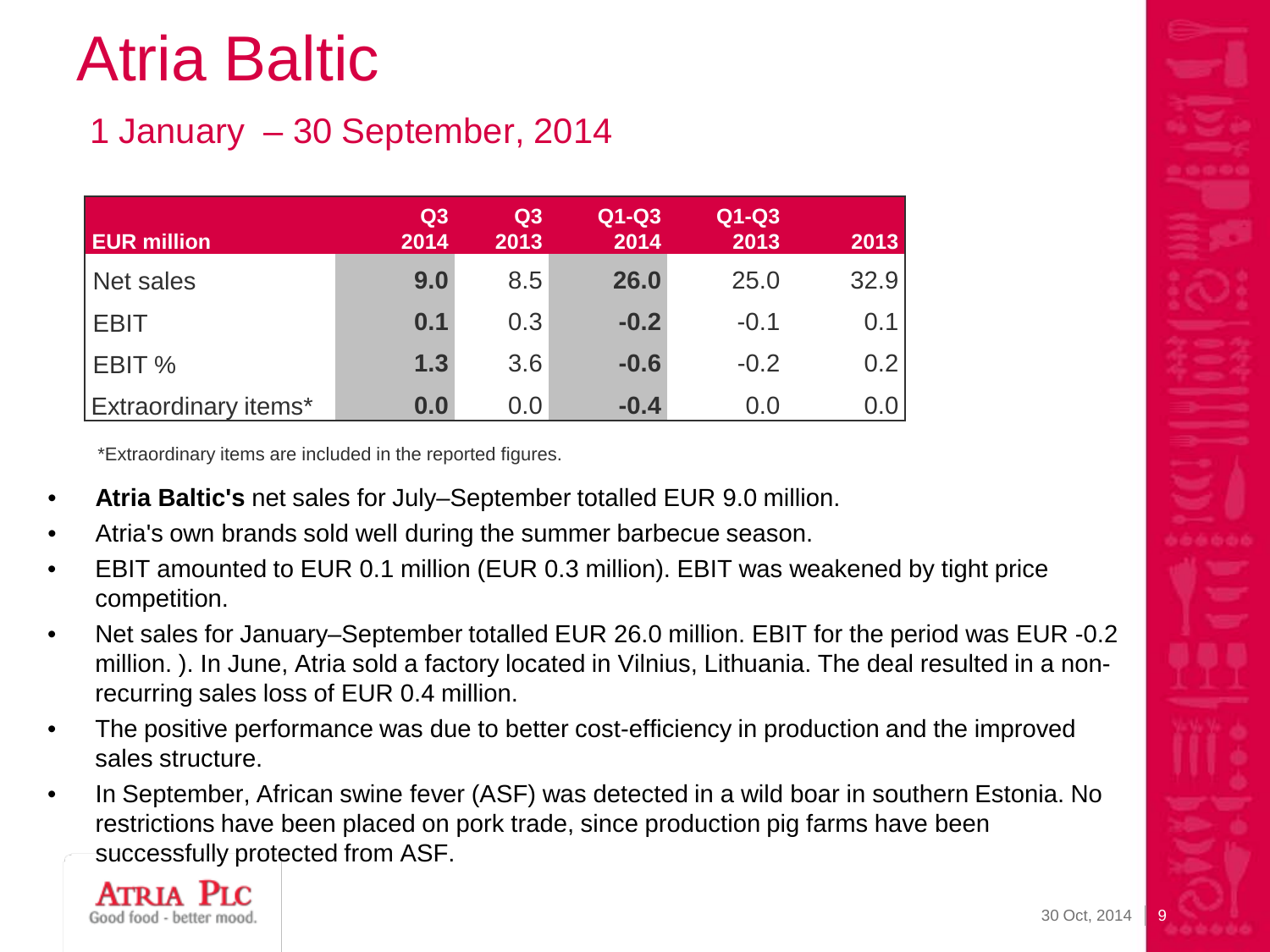#### Financial Development



6666666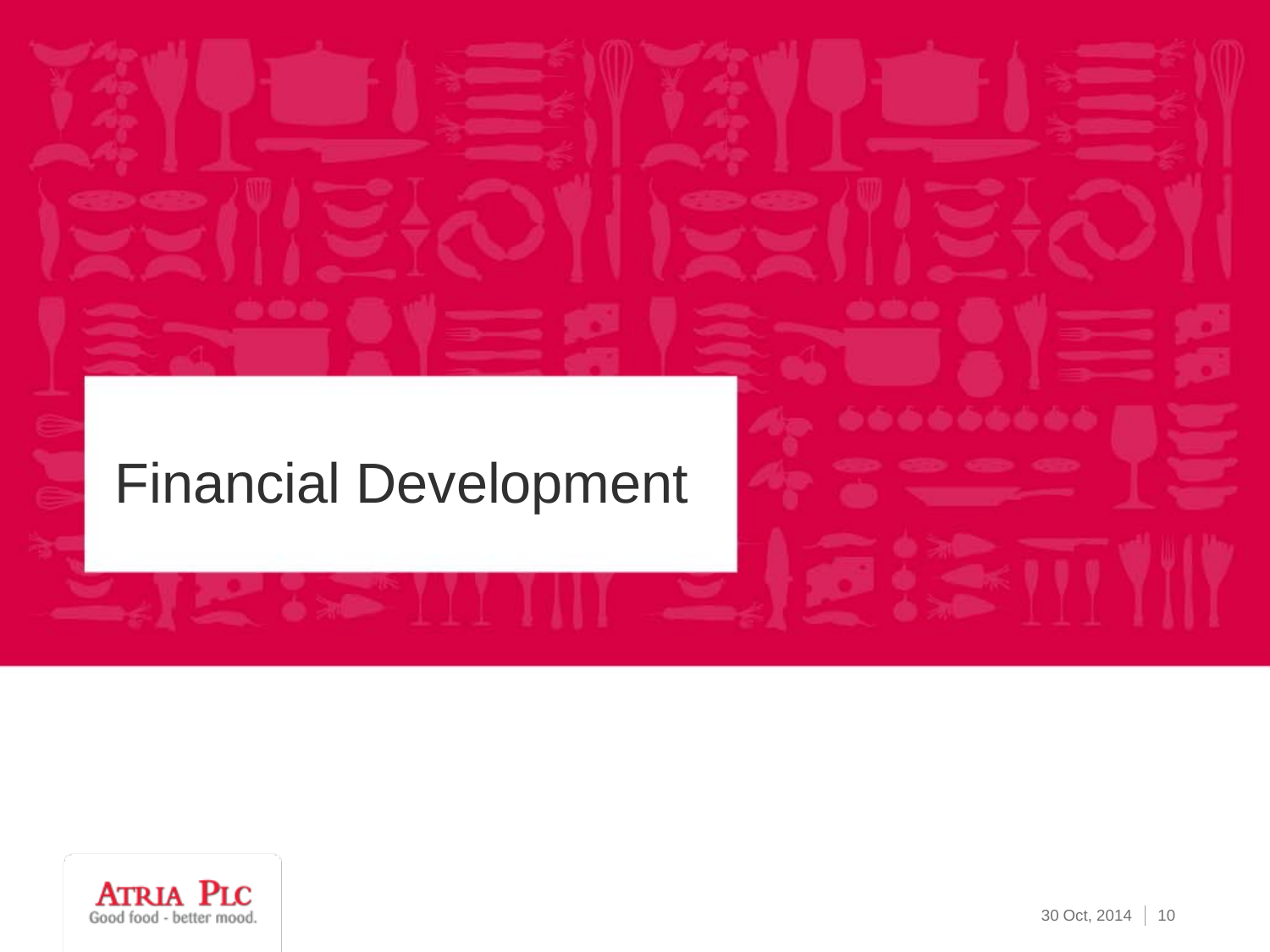## Atria Group Net Sales

cumulative, quarterly



 $\blacksquare$  \lacksquare

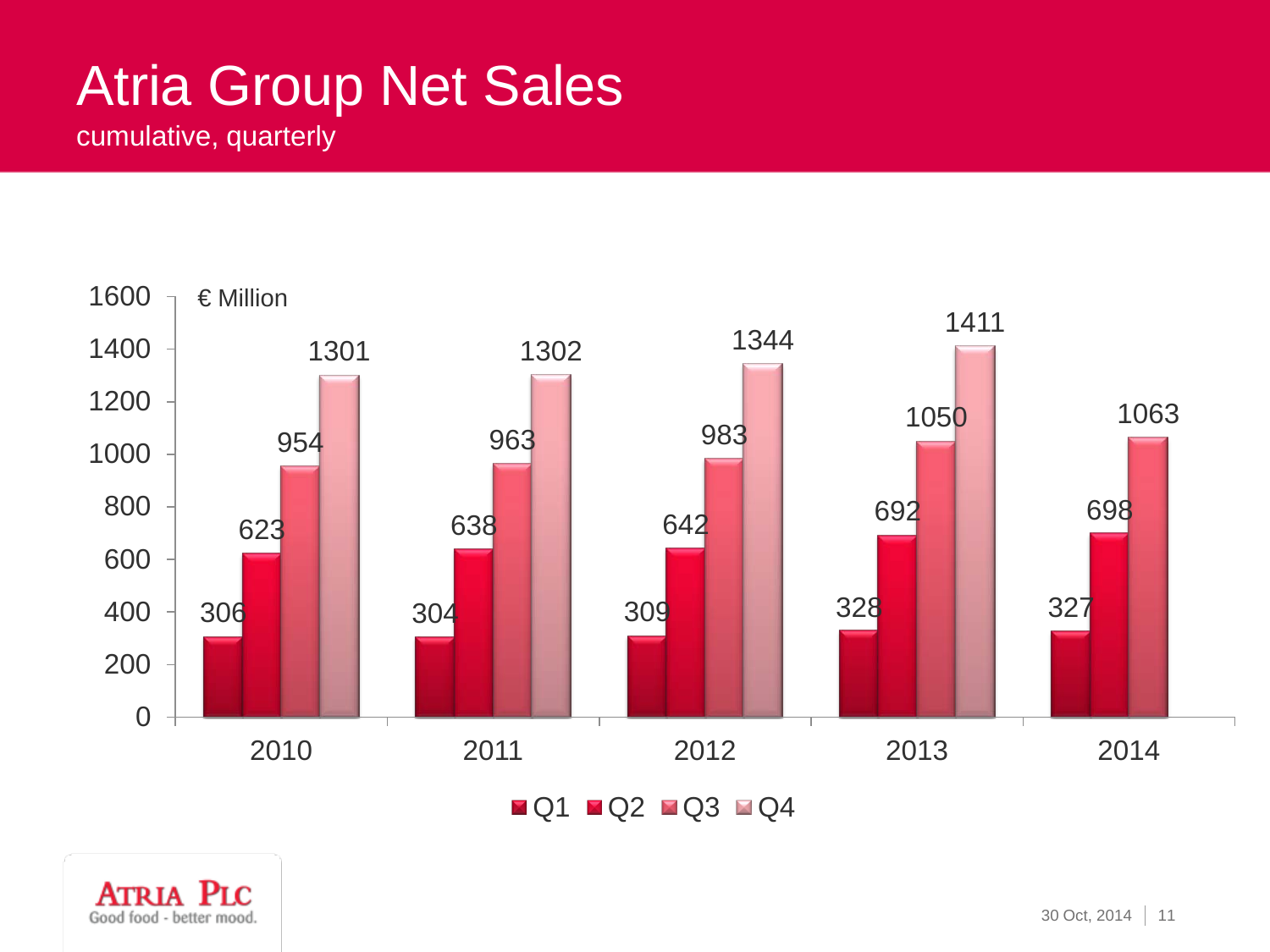# Atria Group EBIT

#### cumulative, quarterly

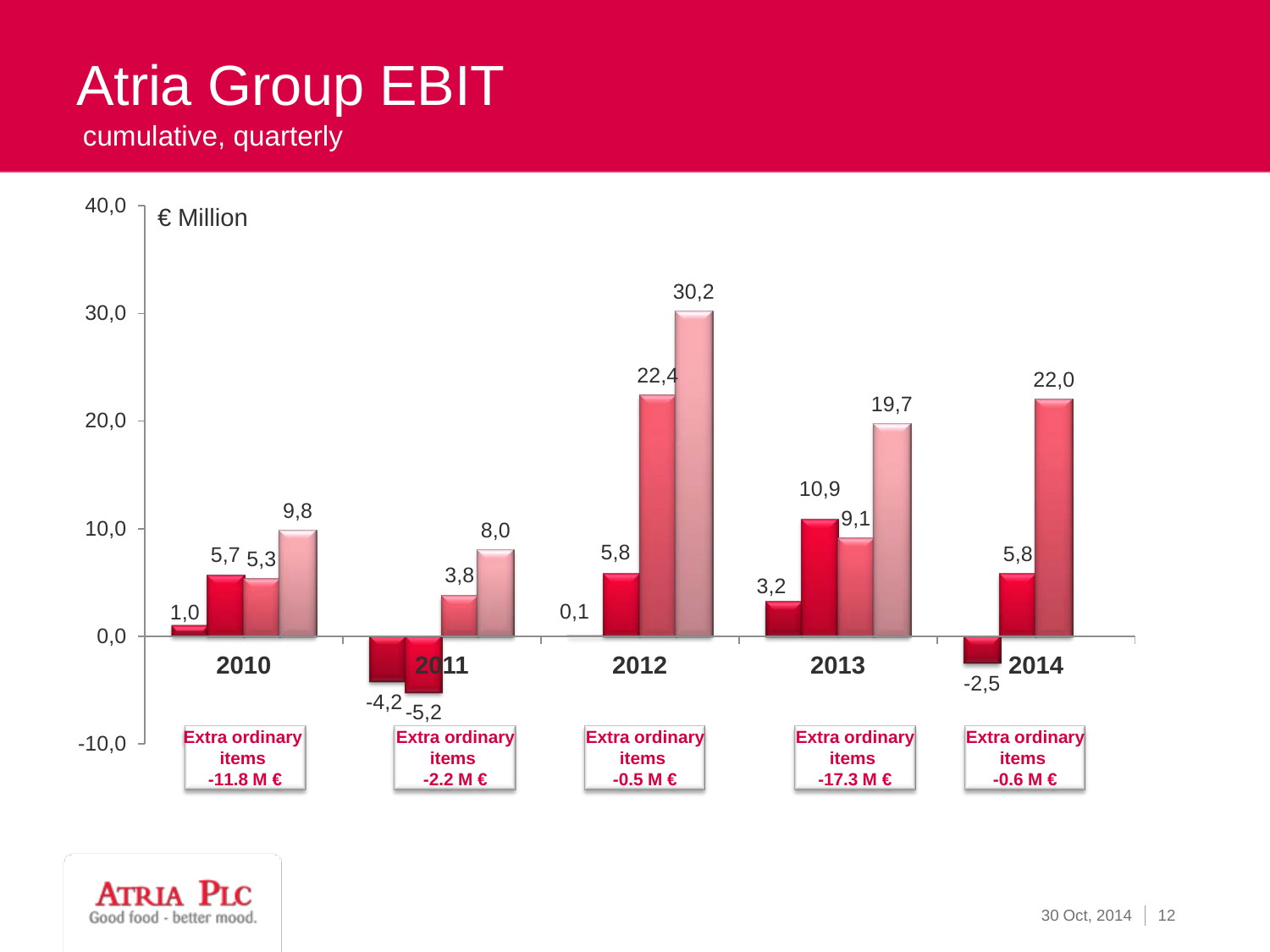## Atria Group Financial indicators

| €Million                            | 30.9.2014 | 30.9.2013 | 2013  |
|-------------------------------------|-----------|-----------|-------|
| Shareholders' equity per share, EUR | 14.38     | 14.26     | 14.45 |
| Interest-bearing liabilities        | 314.9     | 361.0     | 334.7 |
| Equity ratio, %                     | 42.1      | 40.9      | 42.2  |
| Gearing, %                          | 76.8      | 88.7      | 81.3  |
| Net gearing, %                      | 75.9      | 84.5      | 74.3  |
| Gross investments in fixed assets   | 55.3      | 29.2      | 41.1  |
| Gross investments, % of net sales   | 5.2       | 2.8       | 2.9   |
| Average number of employees         | 4,773     | 4,688     | 4,669 |

- In September, Atria discontinued a committed credit facility of EUR 40 million due in September 2017.
- On 30 September 2014, the Group had undrawn committed credit facilities worth EUR 109.5 million (31 December 2013: EUR 148.2 million). The average maturity of loans and committed credit facilities at the end of the period under review was 2 years 10 months (31 December 2013: 3 years 4 months).
- The Group's operating cash flow was EUR 48.9 million (EUR 44.8 million) and cash flow from investments was EUR -54.3 million (EUR -24.1 million).
- During the review period, the Group's free cash flow (operating cash flow cash flow from investments) was EUR -5.4 million (EUR 20.7 million).

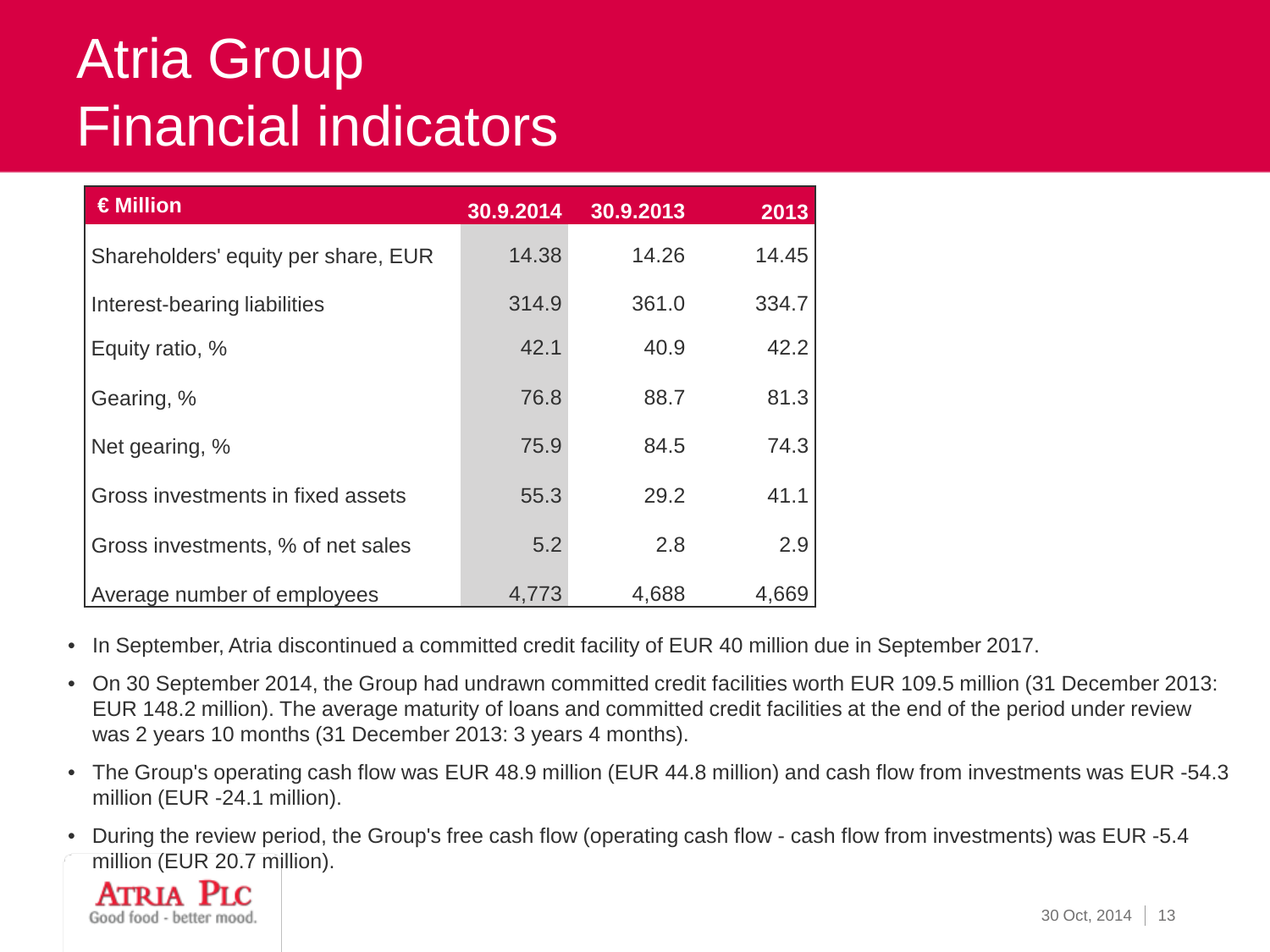#### Atria Group Income Statement

|                                           | Q3       | Q3       | $Q1-Q3$  | $Q1-Q3$  |            |
|-------------------------------------------|----------|----------|----------|----------|------------|
| <b>EUR million</b>                        | 2014     | 2013     | 2014     | 2013     | 2013       |
| <b>NET SALES</b>                          | 364.4    | 358.4    | 1,062.7  | 1,050.4  | 1,411.0    |
| Cost of goods sold                        | $-316.6$ | $-311.3$ | $-936.0$ | $-921.2$ | $-1,237.1$ |
| <b>GROSS PROFIT</b>                       | 47.8     | 47.1     | 126.7    | 129.2    | 173.9      |
| % of Net sales                            | 13.1     | 13.1     | 11.9     | 12.3     | 12.3       |
| Other income                              | 1.3      | 0.8      | 2.6      | 3.0      | 6.1        |
| Other expenses                            | $-32.9$  | $-49.7$  | $-107.3$ | $-123.2$ | $-160.3$   |
| EBIT                                      | 16.2     | $-1.8$   | 22.0     | 9.1      | 19.7       |
| % of Net sales                            | 4.4      | $-0.5$   | 2.1      | 0.9      | 1.4        |
| Financial income and expenses             | $-2.8$   | $-3.6$   | $-9.6$   | $-11.2$  | $-15.2$    |
| Income from joint-ventures and associates | 0.3      | 0.4      | 5.4      | 1.9      | 2.3        |
| <b>PROFIT BEFORE TAXES</b>                | 13.6     | $-5.0$   | 17.7     | $-0.2$   | 6.9        |
| Income taxes                              | $-3.3$   | $-10.1$  | $-4.6$   | $-13.0$  | $-11.2$    |
| <b>PROFIT FOR THE PERIOD</b>              | 10.3     | $-15.1$  | 13.2     | $-13.2$  | $-4.3$     |
| % of Net sales                            | 2.8      | $-4.2$   | 1.2      | $-1.3$   | $-0.3$     |
| Earnings/share, $\in$                     | 0.35     | $-0.54$  | 0.45     | $-0.48$  | $-0.15$    |

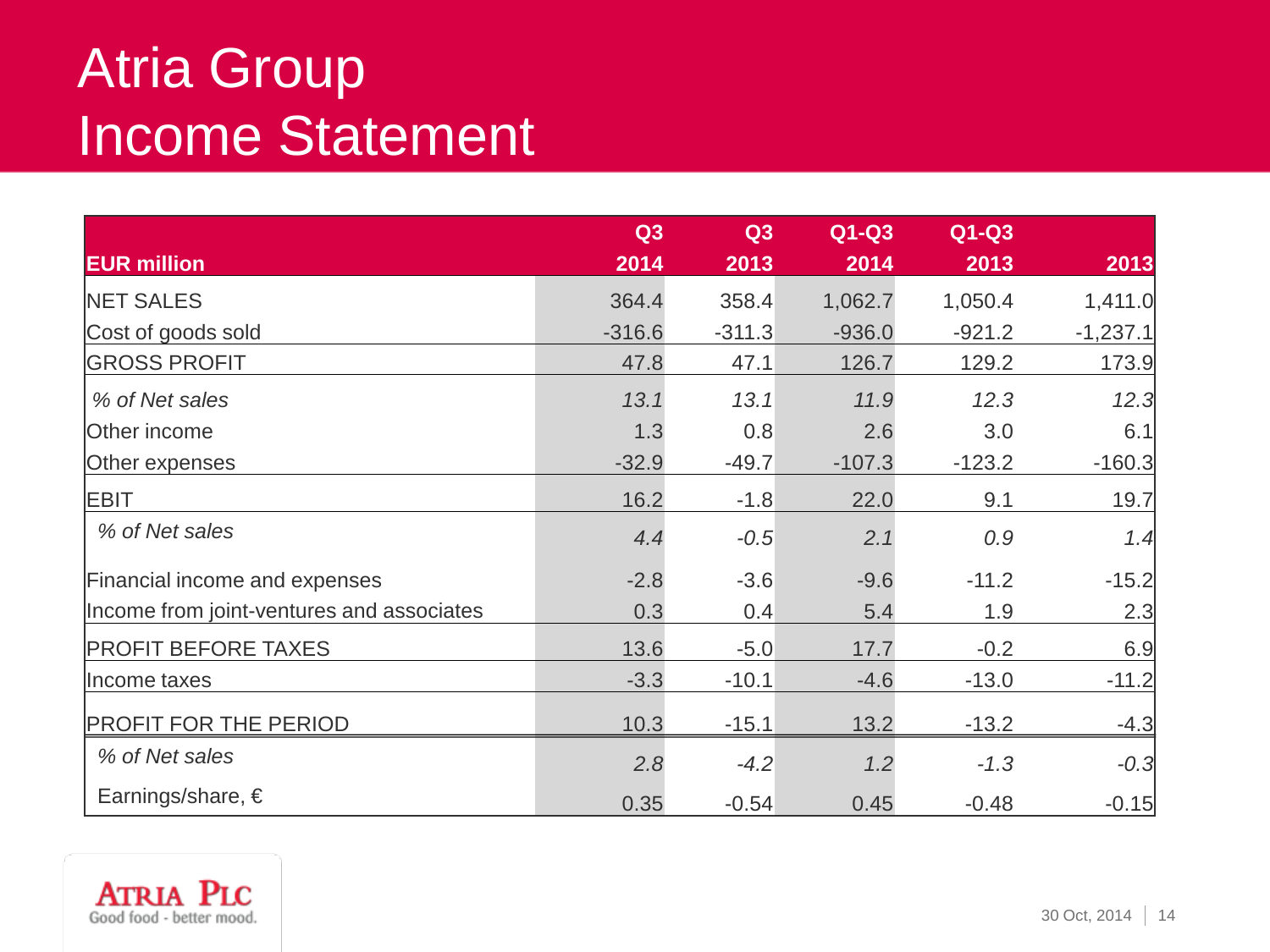#### Atria Group Cash flow statement

|                                       | $Q1-Q3$ | $Q1-Q3$ |         |
|---------------------------------------|---------|---------|---------|
| € Million                             | 2014    | 2013    | 2013    |
| Cash flow from operating activities   | 63.3    | 59.6    | 110.6   |
| <b>Financial items and taxes</b>      | $-14.4$ | $-14.7$ | $-21.7$ |
| Net cash flow from operating          |         |         |         |
| activities                            | 48.9    | 44.8    | 88.9    |
|                                       |         |         |         |
| Investing activities, tangible and    |         | $-27.4$ |         |
| intangible assets                     | $-23.9$ |         | $-38.7$ |
| <b>Acquired operations</b>            | $-32.5$ |         |         |
| Change in non-current receivables     | 0.1     | $-0.1$  | 2.1     |
| Investments                           | 2.0     | 3.3     | 1.8     |
| Net cash used in investing activities | $-54.3$ | $-24.1$ | $-34.8$ |
| <b>FREE CASH FLOW</b>                 | $-5.4$  | 20.7    | 54.1    |
| Proceeds from non-current             |         |         |         |
| borrowings                            |         | 50.0    | 50.0    |
| Repayments of non-current loans       | $-47.8$ | $-53.5$ | $-62.3$ |
| Changes in current loans              | 34.0    | 0.0     | $-13.0$ |
| Dividends paid                        | $-6.2$  | $-6.2$  | $-6.2$  |
| Net cash used in financing activities | $-20.0$ | $-9.7$  | $-31.5$ |
| CHANGE IN LIQUID FUNDS                | $-25.4$ | 11.0    | 22.6    |

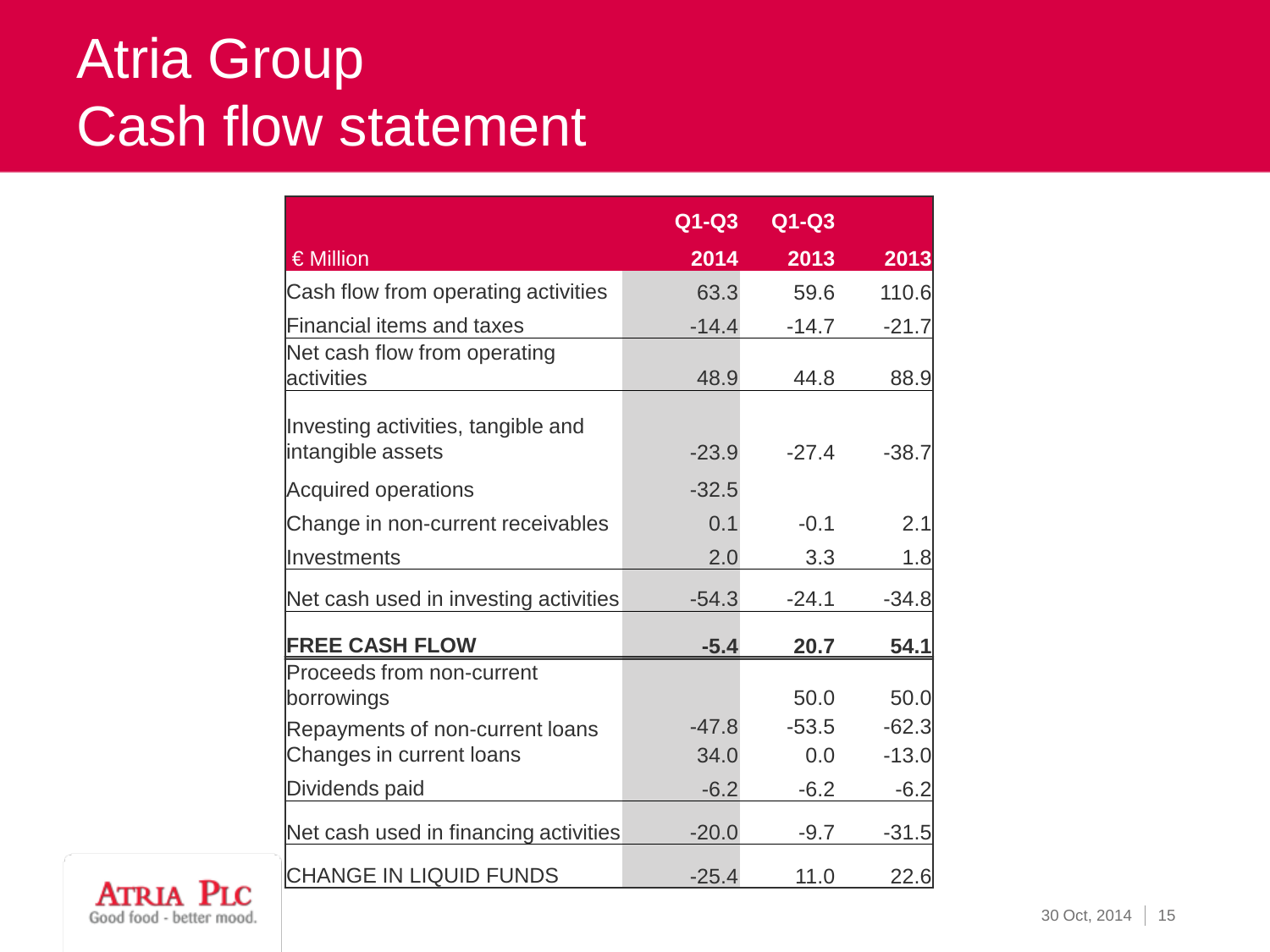#### Atria Group Gross investments



**ATRIA** PLC Good food - better mood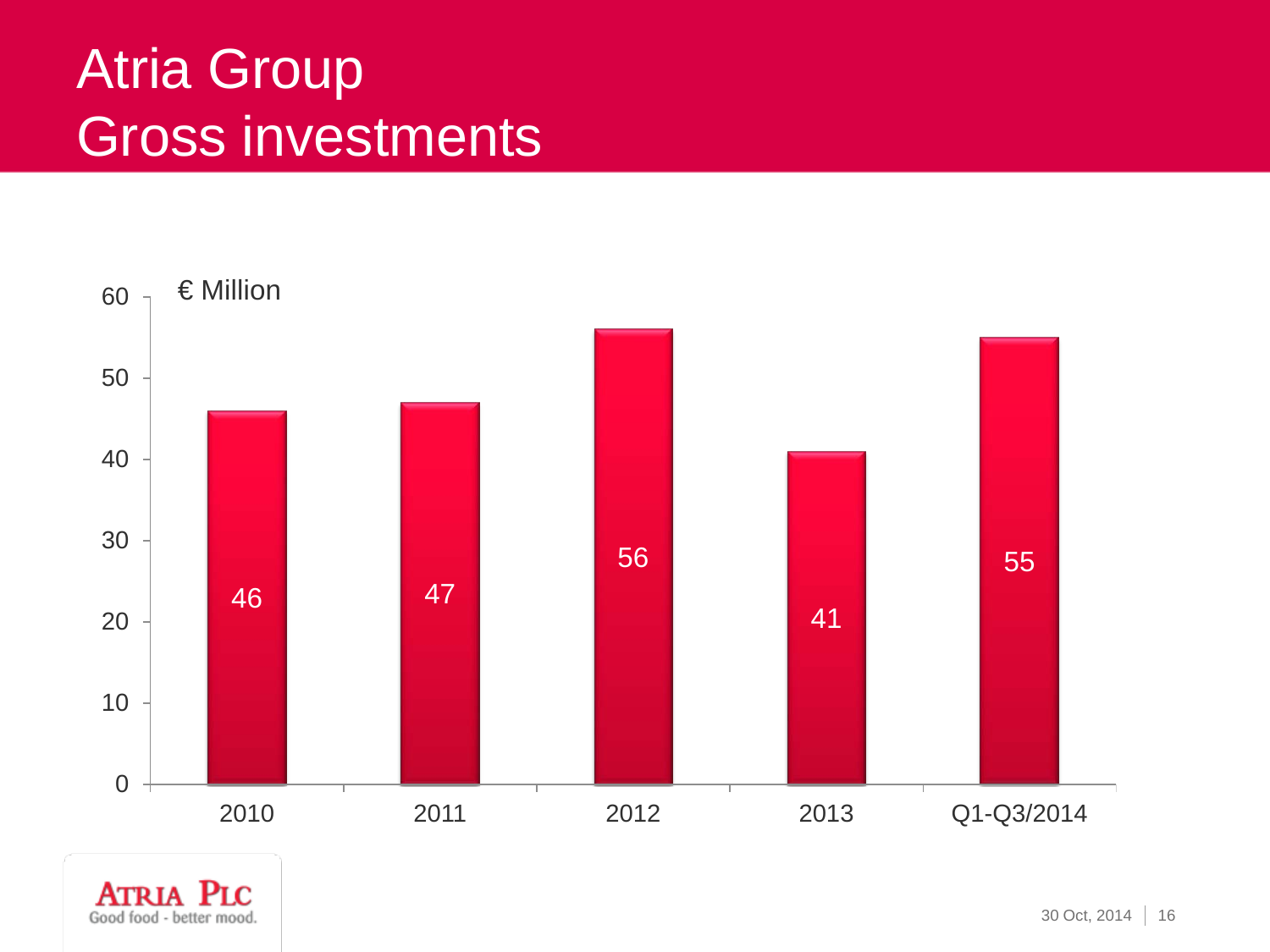## Atria Group Net debts



**ATRIA PLC** Good food - better mood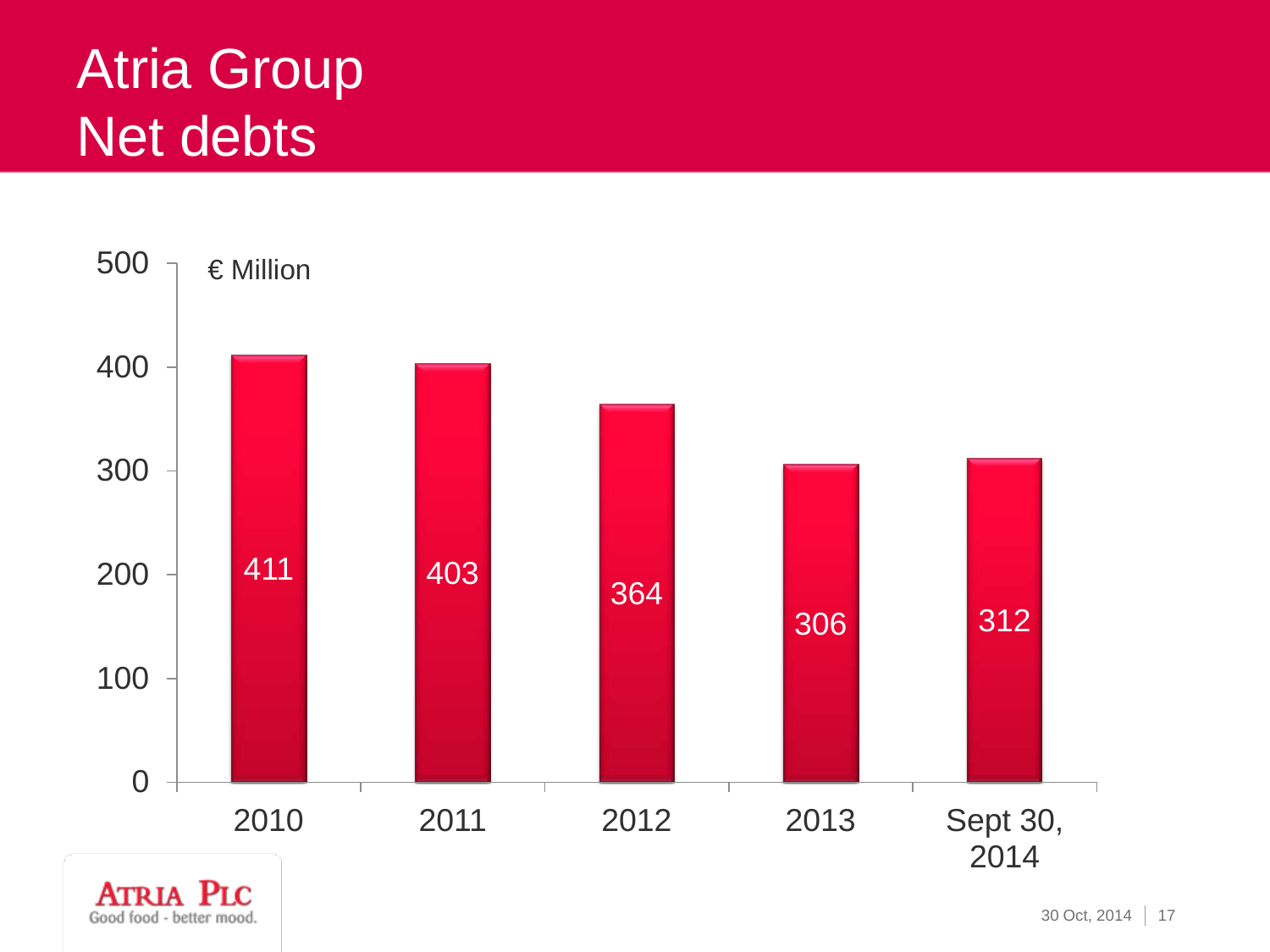## Atria Group Equity ratio & Net gearing



Atria Plc Good food - better mood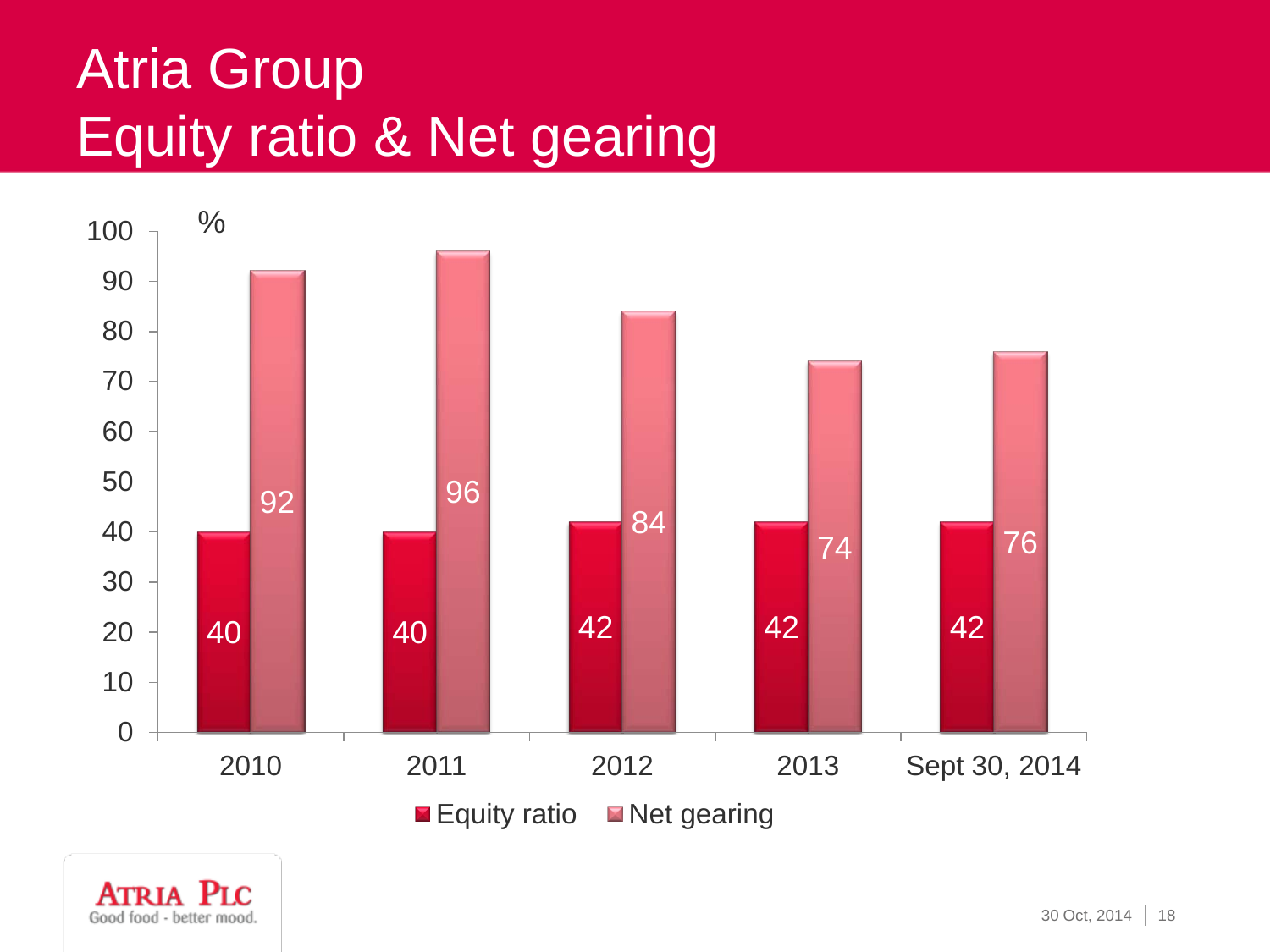## Events occurring after the period

- As part of the efficiency improvement programme for the Moscow operations, Atria sold the real estate company in Moscow in October for EUR 12 million. Atria will continue to lease the real estate in Moscow until the end of 2014. The deal will have no impact on the company's performance. In late 2013, Atria launched an efficiency improvement programme in Moscow and decided to discontinue industrial production and the operation of the logistics unit by the end of 2014.
- In Sweden, Atria concluded an agreement in October for the sale of the Falbygdens cheese business to Arla Foods AB, with a view to focusing on its core business. The sale includes the transfer of the following to Arla: the Falbygdens cheese business and its employees, the production plant in Falköping and the Falbygdens brand. The number of transferred employees is about 100. The sale will reduce Atria's annual net sales by approximately EUR 52 million and EBIT by some EUR 3 million. The deal is subject to the approval of the Swedish Competition Authority and Consumer Agency. It is expected to go through in early 2015.

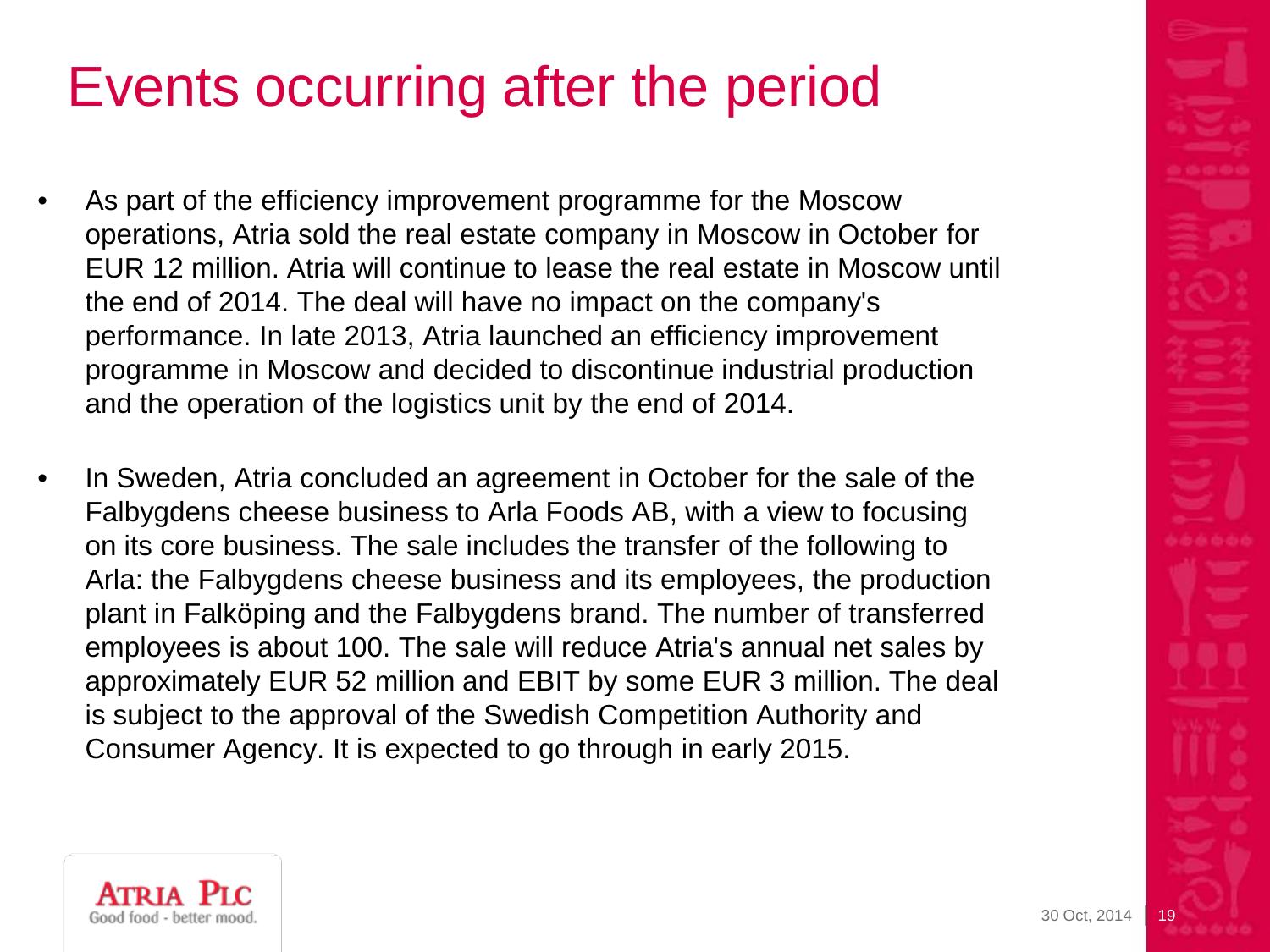#### Short-term business risks

- Short-term business risks associated with the Russian business environment have increased.
- Animal disease risk has increased due to the case of African swine fever detected in a wild boar in Estonia.
- Otherwise, no significant changes have occurred in Atria Group's short-term business risks compared with the risks described in the financial statements for 2013.

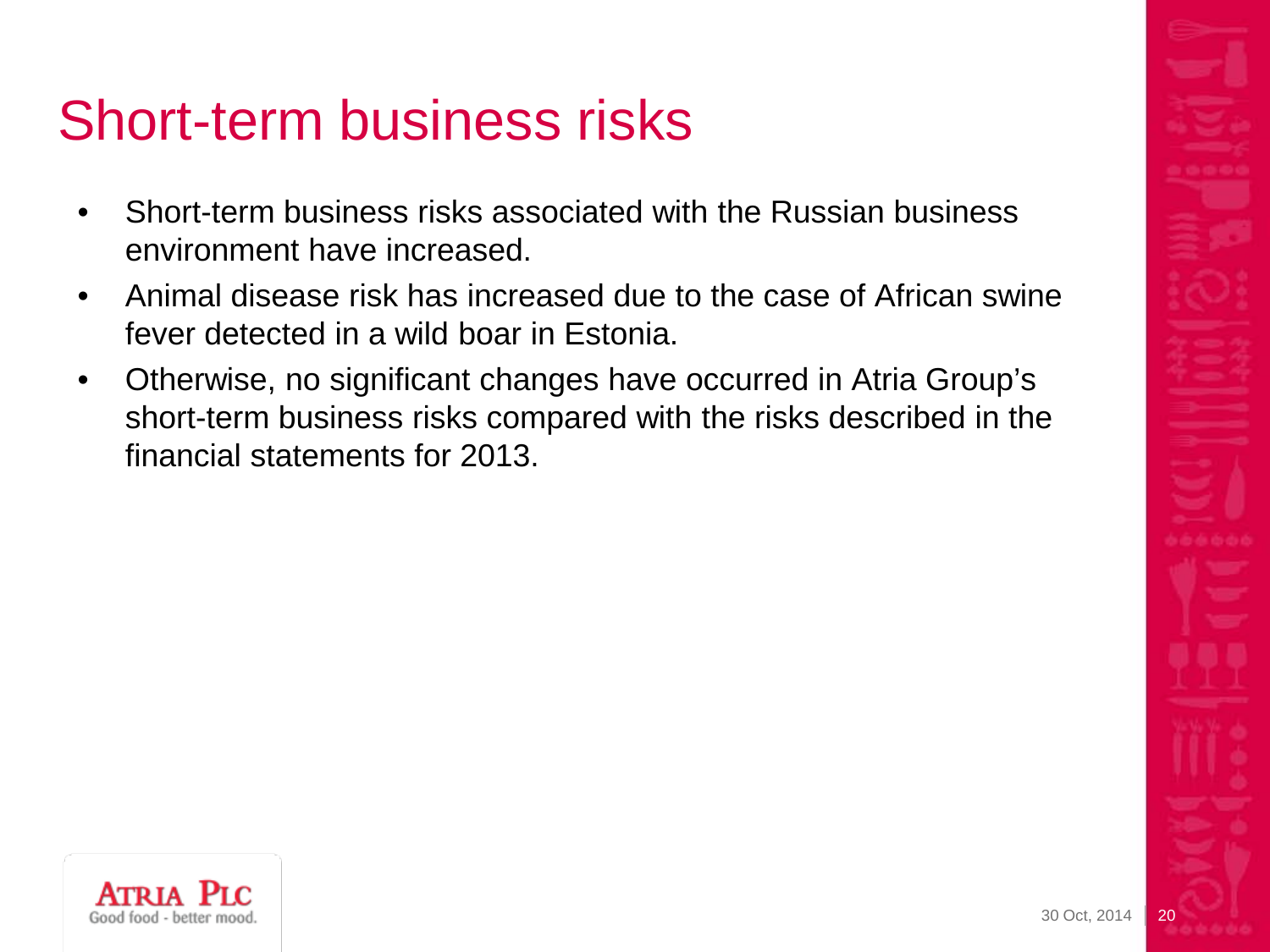## Outlook for the future

- The company expects the 2014 EBIT without non-recurring items to be clearly lower than the previous year's EBIT of EUR 37.0 million.
- Net sales are expected to grow in 2014.